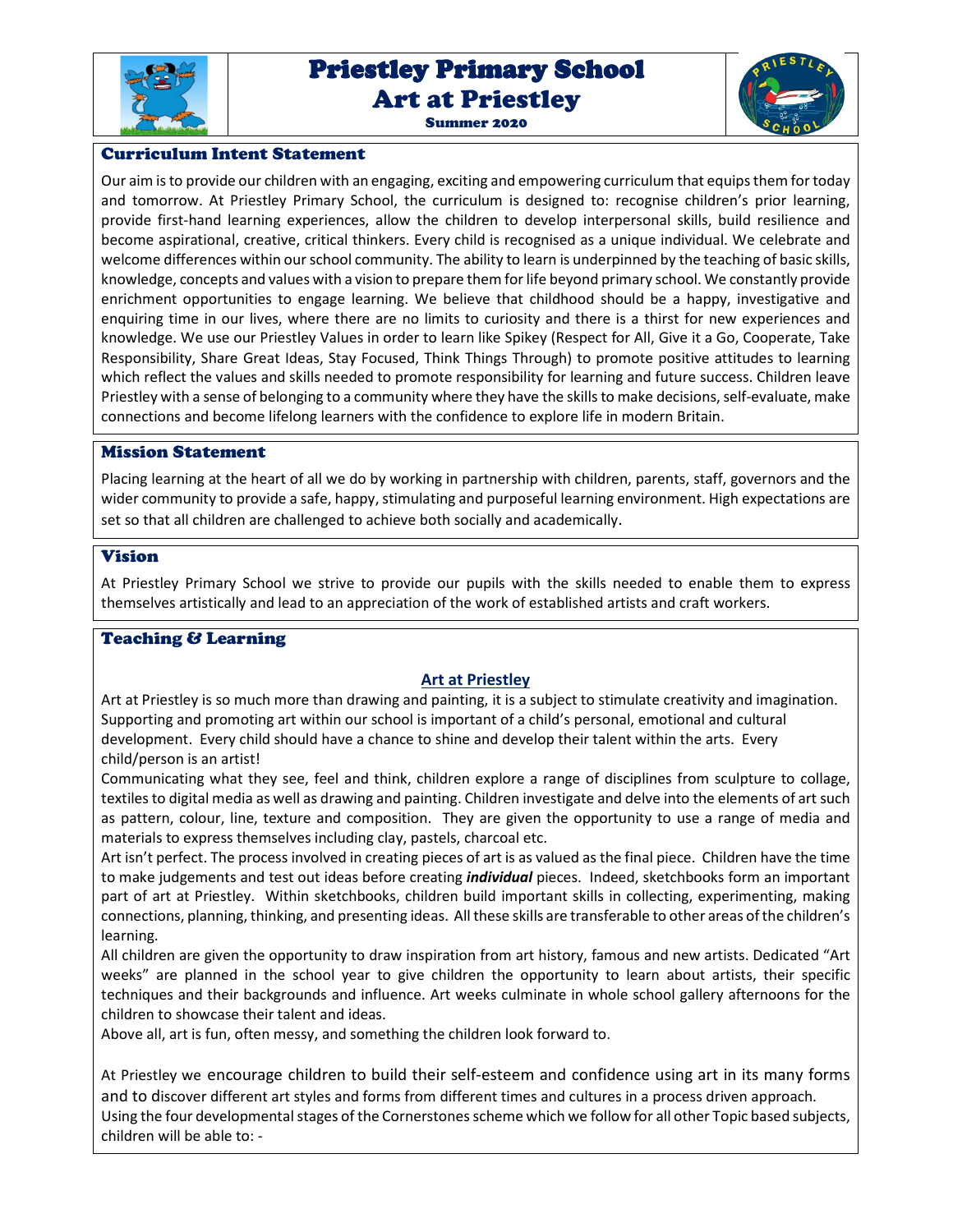- **Engage** actively with their own learning through the provision of exciting provocations, such as famous artwork and artists or materials and mediums.
- $\checkmark$  **Develop** the necessary, age appropriate skills in Art.
- **Innovate** their own ideas drawn from and through the discovery of different styles and forms from different times, cultures and artists.
- **Express** knowledge and skills effectively in a variety of ways within the sketchbook documentation process across the school.

# **EYFS:**

The most relevant early years outcomes for art are taken from the following area of learning: Expressive Arts and Design.

Expressive Arts and Design

Exploring and Using Media and Materials

 $\checkmark$  To safely use and explore a variety of materials, tools and techniques, experimenting with colour, design, texture, form and function.

## Being Imaginative

 $\checkmark$  To use what they have learnt about media and materials in original ways, thinking about uses and purposes. They represent their own ideas, thoughts and feelings through design and technology, art, music, dance, role play and stories.

## **KS1:**

- $\checkmark$  to use a range of materials creatively to design and make products
- $\checkmark$  to use drawing, painting and sculpture to develop and share their ideas, experiences and imagination
- $\checkmark$  to develop a wide range of art and design techniques in using colour, pattern, texture, line, shape, form and space
- $\checkmark$  about the work of a range of artists, craft makers and designers, describing the differences and similarities between different practices and disciplines, and making links to their own work.

#### **KS2:**

- $\checkmark$  Pupils should be taught:
- $\checkmark$  to develop their techniques, including their control and their use of materials, with creativity, experimentation and an increasing awareness of different kinds of art, craft and design.
- $\checkmark$  to create sketch books to record their observations and use them to review and revisit ideas
- $\checkmark$  to improve their mastery of art and design techniques, including drawing, painting and sculpture with a range of materials [for example, pencil, charcoal, paint, clay
- $\checkmark$  about great artists, architects and designers in history

## Planning

#### **EYFS:**

 $\checkmark$  Planning will be recorded on medium term plans by the class teacher. Planning will be undertaken with a degree of flexibility to enable "in the moment" planning during child led learning within well-resourced areas of the classroom.

## **KS1/KS2:**

- $\checkmark$  Planning will be recorded on the medium-term plan by the class teacher
- $\checkmark$  Planning will work through the intended Curriculum Learning intentions unit by unit as laid out by Cornerstones.

Differentiation is the process by which curriculum objectives, teaching methods, assessment methods and learning activities are planned, where appropriate, to cater for the learning needs of the individual student. To provide for this basic entitlement, pupils in the same group have learning opportunities matched to their needs with teaching taking into account the differences in learner characteristics. This in turn requires flexible planning, careful assessment and the provision of a variety of approaches to learning and teaching. Mixed ability teaching implies that all abilities must be catered for when planning a lesson.

- $\checkmark$  Differentiation of Resources
- $\checkmark$  Differentiation by Task